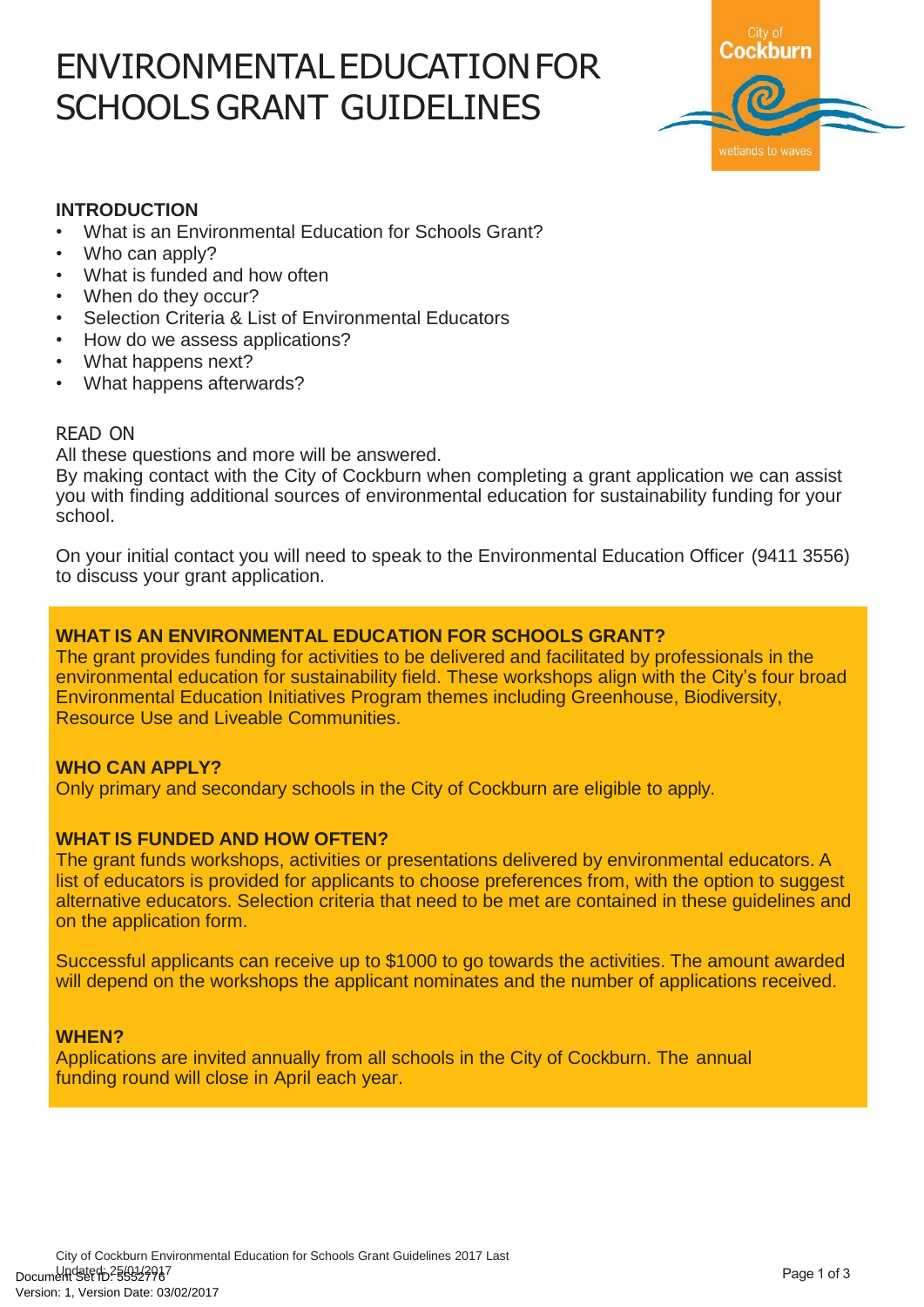# **Applicants:**

- Must be a primary or secondary school within the City of Cockburn;
- Require a teacher or group of teachers as a point of contact and who will coordinate the activities. The City of Cockburn will not primarily coordinate the program but will provide assistance. A shared responsibility of the school and council must be acknowledged; and
- Must be able to demonstrate a commitment to engaging environmental / sustainability principles into the school and local community (e.g. list school activities; school, local, state programs involved in).

# **Environmental Educators**

The following are examples of environmental educators schools may engage, but are not limited to.

#### **Incursions:**

- 1. Bush Wisdom: Reptiles and Bush Survival Learn about local reptiles living around Cockburn, snake awareness and bush survival skills (live animals on display).
- 2. Marra Apgar: Discover the world of raptors (live animals on display).
- 3. Natsync Environmental: Microbats Video based presentation with numerous quirky facts and photos of bats (live animals subject to availability).
- 4. Spineless Wonders: The 'not so small' invertebrates and insects that live around us (live animals on display).
- 5. Captain Clean Up: Be amazed by Captain Clean-up see how he makes recycling and waste management exciting for all.
- 6. REMIDA Recycled Materials Workshop: Learn how to make amazing crafts and useful accessories from recycled materials.
- 7. Science Alive: Discover new ways to make science experiments fun for all involved.

# **Excursions:**

- 1. Cockburn Wetlands Education Centre: Denise Crosbie. Leave the school grounds behind and enter the underwater world of wetlands and water conservation. Many activities on offer ranging from macro-invertebrates and water quality sampling to bird surveying and much more.
- 2. Native ARC Meet the local animals undergoing rehabilitation and learn about wildlife caring.
- 3. Phosphorus Action Group: Algae Busters (SERCUL) Learn about water catchment management and importance of water quality of our river and wetland systems.
- 4. South East Regional Centre for Urban Landcare (SERCUL): Frog Education Program. Building a frog habitat and looking at frogs of the Perth Region.